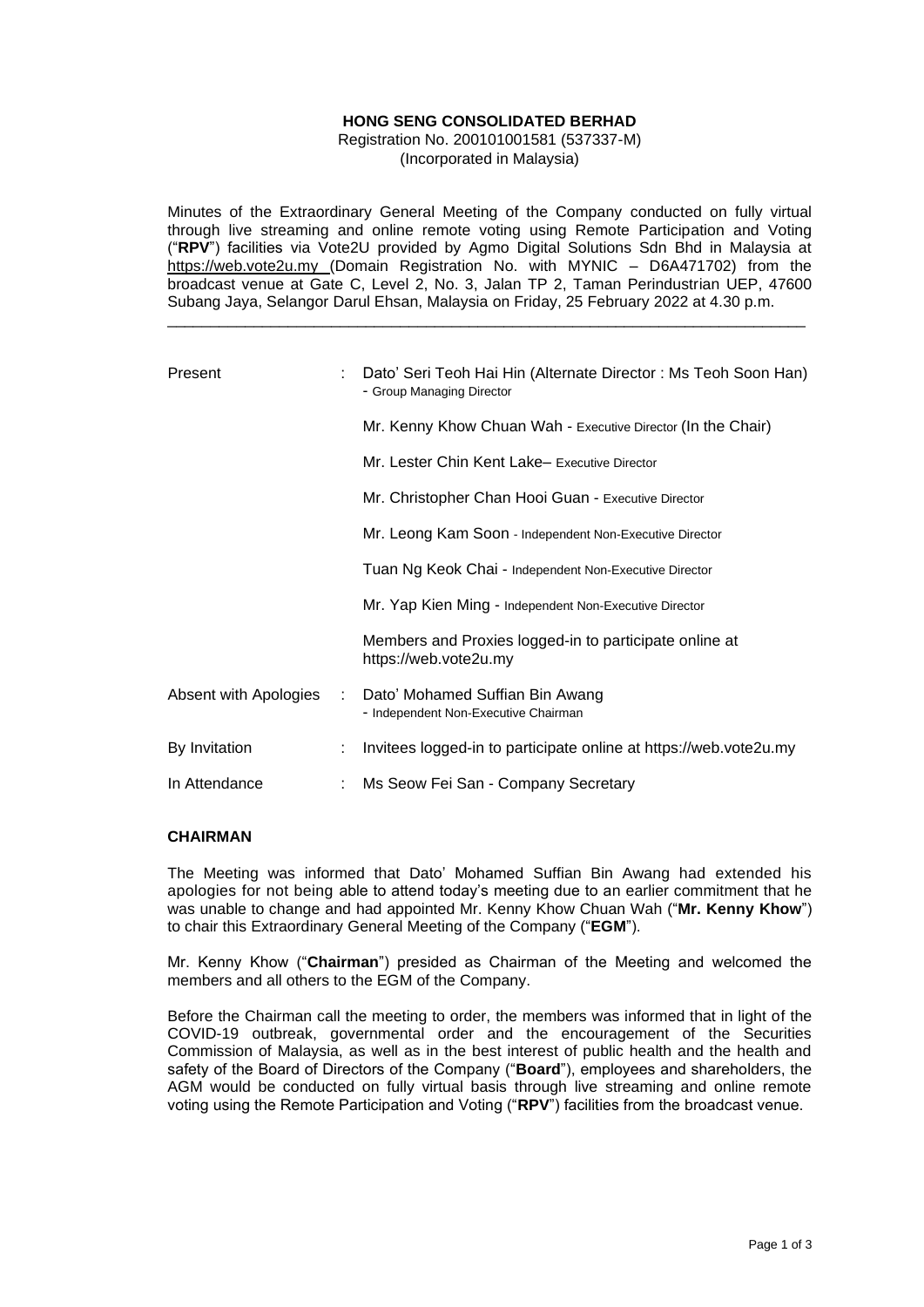# **NOTICE**

The notice convening the EGM ("**Notice**") having been circulated earlier to all members, Bursa Malaysia Securities Berhad and Auditors in accordance with the Company's Constitution within the prescribed period was taken as read.

The Chairman also informed that the Notice had been advertised in New Straits Times on 10 February 2022. The Circular to Shareholders in relation to the proposed bonus issue of up to 3,520,465,659 new ordinary shares in Hong Seng Consolidated Berhad ("**Hong Seng Shares**") ("**Bonus Shares**") on the basis of 1 Bonus Share for every 1 existing Hong Seng share held on an entitlement date to be determined and announced later ("**Proposed Bonus Issue of Shares**") dated 10 February 2022 ("**Circular**") had been sent to all eligible members.

The Company had also disseminated the Notice and Circular through announcement to Bursa Malaysia Securities Berhad and posted the same on the corporate's website.

## **INTRODUCTION OF BOARD MEMBERS, MANAGEMENT AND ETC.**

The Chairman then introduced to the Meeting, the Board Members, both present at the broadcast venue as well as those present remotely / virtually.

The Meeting was informed that the Company had appointed Agmo Digital Solutions Sdn. Bhd. ("**Agmo**") as the poll administrator and Aegis Communication Sdn. Bhd. as independent scrutineer to verify the poll result at today's EGM.

#### **QUORUM**

Upon confirming the presence of the requisite quorum, the Chairman called the meeting to order.

## **ORDINARY RESOLUTION - PROPOSED BONUS ISSUE OF SHARES**

The Chairman informed that there was only one (1) business for today's meeting, which was to consider the Proposed Bonus Issue of Shares, details of which were set out in the Circular.

The Meeting was further informed the proposed ordinary resolution, if passed, would empower the Directors of the Company to issue new ordinary shares in the Company pursuant to the Proposed Bonus Issue of Shares and credit the same as fully paid shares to the entitled shareholders of the Company whose names appear on the record of depositors of the Company as at the close of business at 5.00 p.m. on an entitlement date to be determined and announced by the Company.

The said resolution as set out in the Notice required a simple majority vote of the members who were entitled to vote in person or by proxy. With the permission of the Meeting, the Chairman declared that the Ordinary Resolution as set out in the Notice enclosed in the Circular be taken as read and put the motion to vote by poll after the Q&A session.

#### **QUESTION AND ANSWER SESSION**

The Meeting then proceeded to the Q&A session.

As there was no question raised by the members/proxies, the Meeting proceeded to take the poll on the resolution tabled.

# **TAKING OF POLL AND ANNOUNCEMENT OF RESULT**

Upon the conclusion of the Q&A session, the Chairman requested the members and proxies to cast their votes remotely.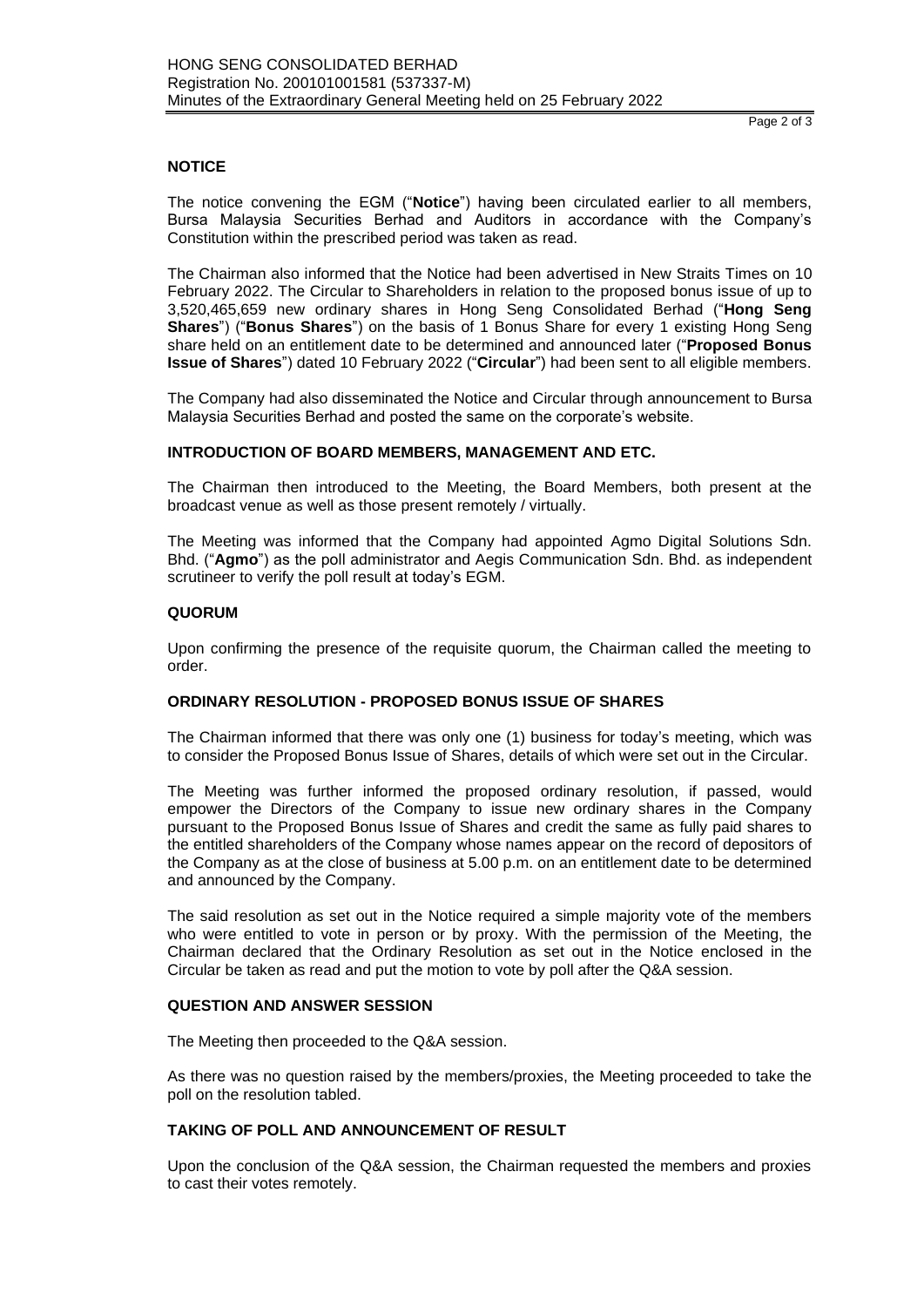After 5 minutes, the Chairman announced that the remote voting had ended and informed the members that the meeting would be adjourned immediately to facilitate counting of votes.

The meeting resumed at 4.50 p.m. upon completion of counting of votes. The poll result as per Appendix A was then announced to the Meeting.

Based on the tabulation of result, the Chairman declared that the following resolution tabled at this EGM in respect of the Proposed Bonus Issue of Shares was carried:-

#### **ORDINARY RESOLUTION**

**PROPOSED BONUS ISSUE OF UP TO 3,520,465,659 NEW ORDINARY SHARES IN HONG SENG CONSOLIDATED BERHAD ("HONG SENG SHARES") ("BONUS SHARES") ON THE BASIS OF 1 BONUS SHARE FOR EVERY 1 EXISTING HONG SENG SHARE HELD ON AN ENTITLEMENT DATE TO BE DETERMINED AND ANNOUNCED LATER ("PROPOSED BONUS ISSUE")**

THAT subject to the approval of all relevant authorities, authority be and is hereby given to the Board of Directors of Hong Seng Consolidated Berhad ("**Hong Seng**" or the "**Company**") ("**Board**") to issue up to 3,520,465,659 new ordinary shares in Hong Seng ("**Hong Seng Shares**") ("**Bonus Shares**") in the share capital of the Company and credit the same as fully paid to the entitled shareholders of the Company whose names appear on the record of depositors of the Company as at the close of business at 5.00 p.m. on an entitlement date to be determined and announced later ("**Entitled Shareholders**") on the basis of 1 Bonus Share for every 1 existing Hong Seng Share held by the Entitled Shareholders.

THAT such Bonus Shares shall, upon allotment and issuance, rank equally in all respects with the existing Hong Seng Shares.

AND THAT the Board be and is hereby empowered and authorised to take all such steps and do all such acts, deeds and things and to execute, sign and deliver on behalf of the Company all necessary documents to give full effect to and for the purpose of completing and/or implementing the Proposed Bonus Issue with full power to assent to any conditions, variations, modifications and/or amendments in any manner as may be required or permitted by the relevant authorities or as a consequence of any such requirement as may be deemed necessary and/or expedient in the best interest of the Company.

## **CLOSURE**

There being no further business, the meeting closed at 4.51 p.m. with a vote of thanks to the Chairman.

**CONFIRMED TRUE AND CORRECT**

\_\_\_\_\_\_\_\_\_\_\_\_\_\_\_\_\_\_\_\_\_\_\_\_\_\_\_\_\_\_ **KENNY KHOW CHUAN WAH CHAIRMAN OF THE MEETING**

Dated: 23 March 2022